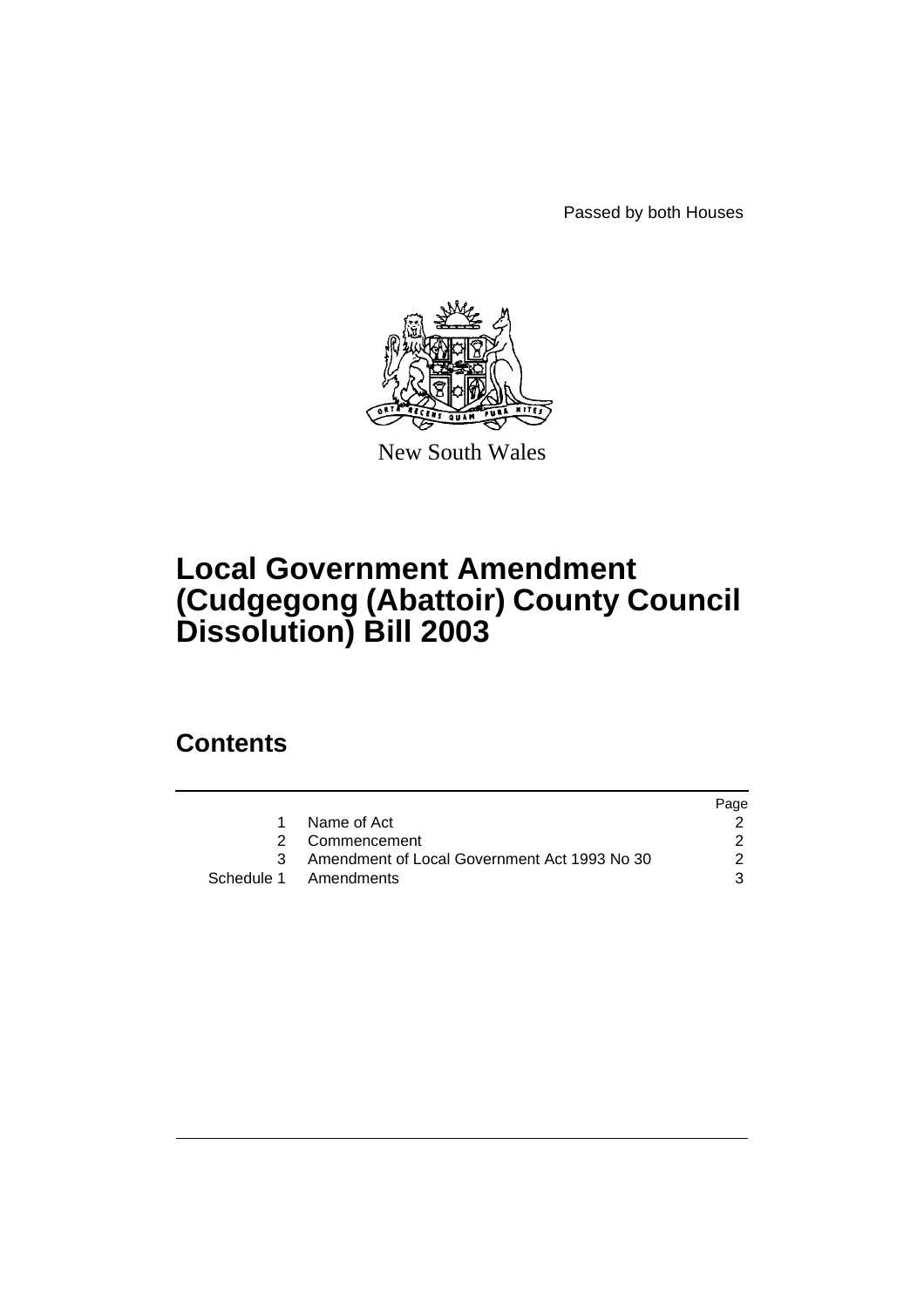*I certify that this PUBLIC BILL, which originated in the LEGISLATIVE ASSEMBLY, has finally passed the LEGISLATIVE COUNCIL and the LEGISLATIVE ASSEMBLY of NEW SOUTH WALES.*

> *Clerk of the Legislative Assembly. Legislative Assembly, Sydney, , 2003*



New South Wales

# **Local Government Amendment (Cudgegong (Abattoir) County Council Dissolution) Bill 2003**

Act No , 2003

An Act to amend the *Local Government Act 1993* to make special provisions regarding the winding up and dissolution of Cudgegong (Abattoir) County Council.

*I have examined this Bill, and find it to correspond in all respects with the Bill as finally passed by both Houses.*

*Chairman of Committees of the Legislative Assembly.*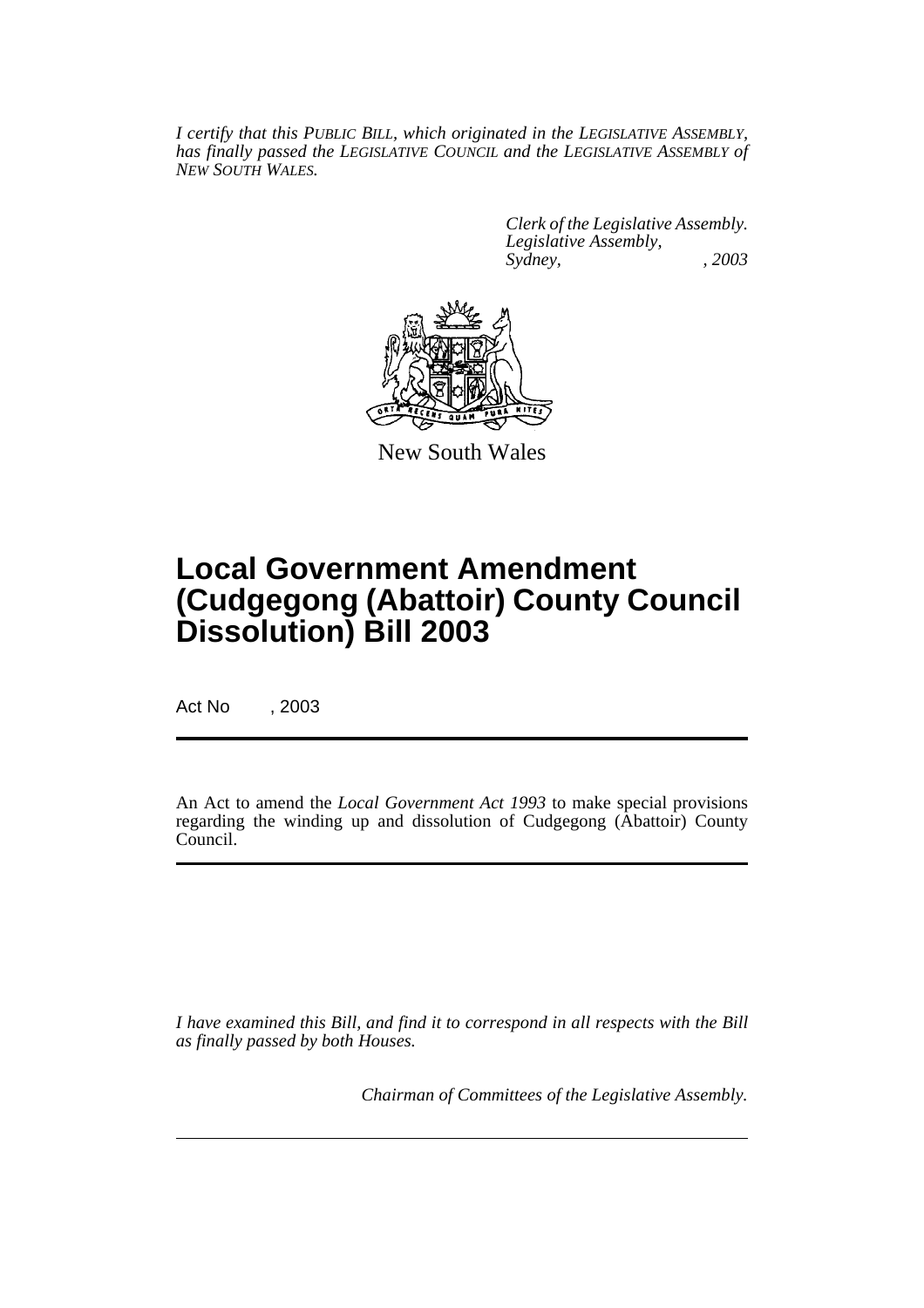## **The Legislature of New South Wales enacts:**

## **1 Name of Act**

This Act is the *Local Government Amendment (Cudgegong (Abattoir) County Council Dissolution) Act 2003*.

### **2 Commencement**

This Act commences on the date of assent.

## **3 Amendment of Local Government Act 1993 No 30**

The *Local Government Act 1993* is amended as set out in Schedule 1.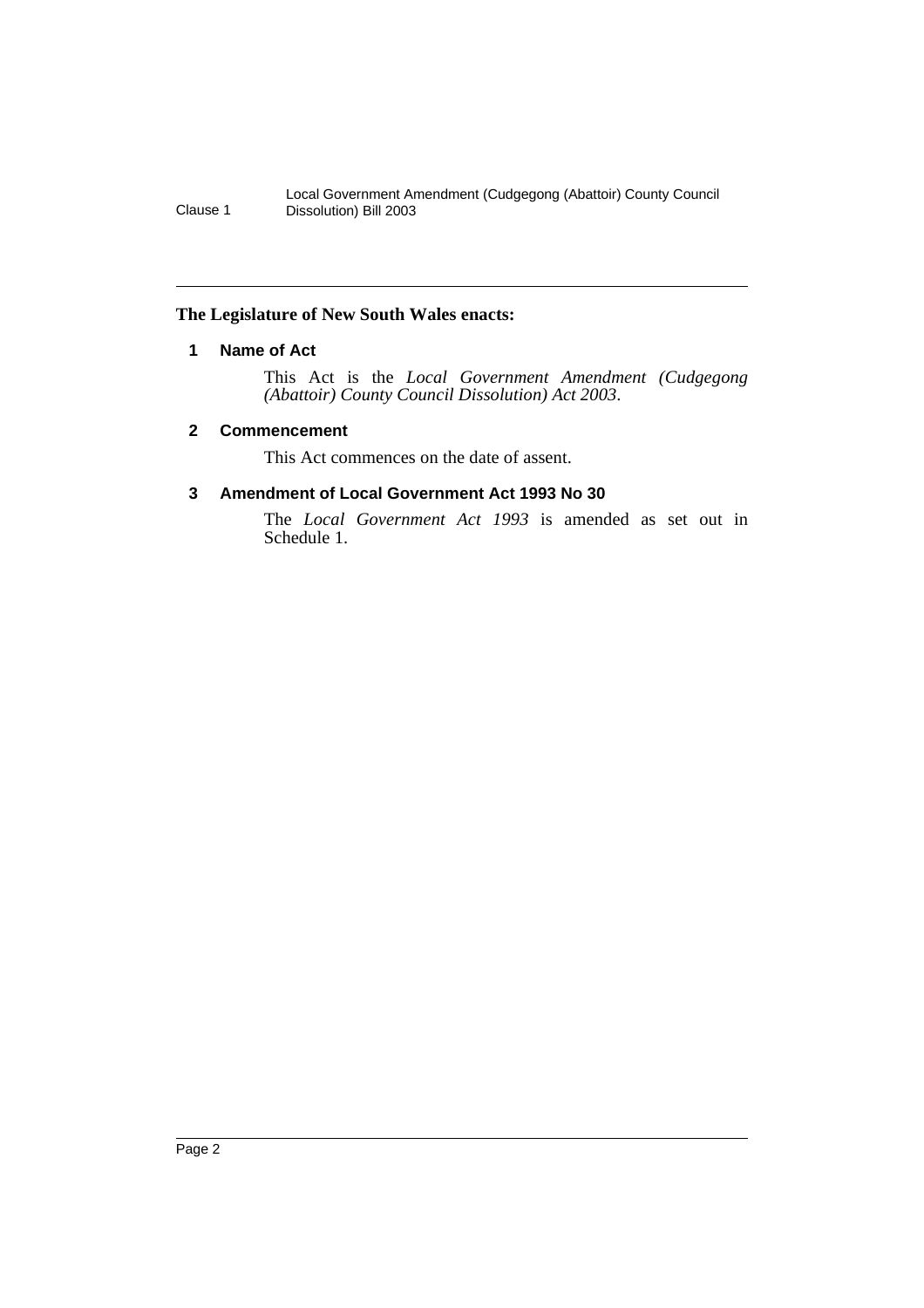Amendments **Schedule 1** and the set of the set of the set of the set of the set of the set of the set of the set of the set of the set of the set of the set of the set of the set of the set of the set of the set of the set

(Section 3)

## **Schedule 1 Amendments**

**[1] Section 400AA**

Insert after section 400:

**400AA Special provisions relating to Cudgegong (Abattoir) County Council**

Schedule 9 has effect.

**[2] Section 400A Cudgegong (Abattoir) County Council—mortgage of land**

Omit the section.

#### **[3] Schedule 8 Savings, transitional and other provisions consequent on the enactment of other Acts**

Insert at the end of clause 1 (1):

*Local Government Amendment (Cudgegong (Abattoir) County Council Dissolution) Act 2003*

## **[4] Schedule 9**

Insert after Schedule 8:

## **Schedule 9 Special provisions relating to Cudgegong (Abattoir) County Council** (Section 400AA)

## **Part 1 Winding up of Cudgegong (Abattoir) County Council**

### **1 Winding up**

- (1) Cudgegong (Abattoir) County Council may be wound up voluntarily or by a liquidator appointed by the Minister.
- (2) Subject to subclause (1), the winding up of Cudgegong (Abattoir) County Council is declared to be an applied Corporations legislation matter for the purposes of Part 3 of the *Corporations (Ancillary Provisions) Act 2001* in relation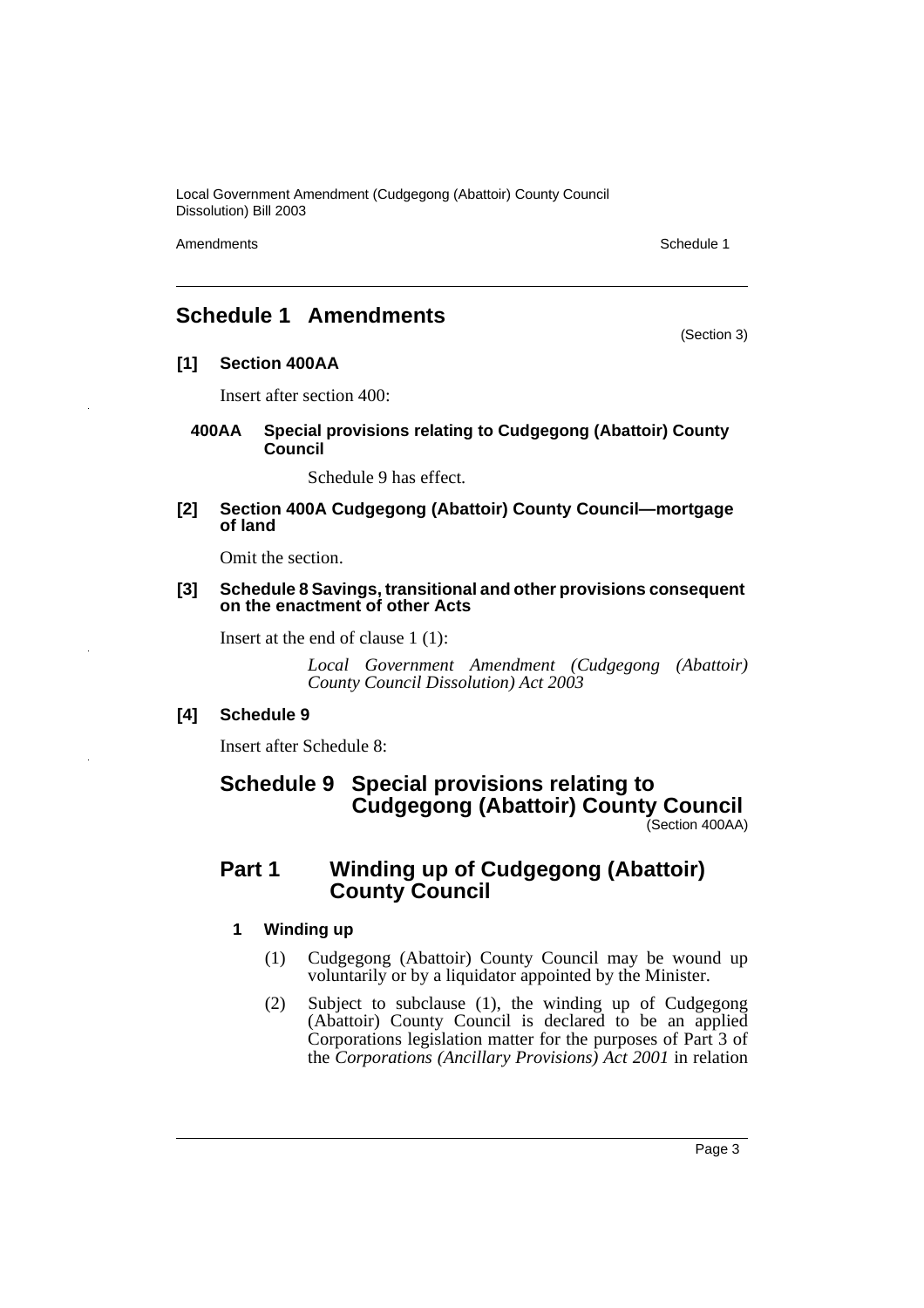Schedule 1 Amendments

to the provisions of Parts 5.5–5.9 of the *Corporations Act 2001* of the Commonwealth, subject to the following modifications:

- (a) those provisions apply to Cudgegong (Abattoir) County Council as if it were a company,
- (b) if the Minister decides that Cudgegong (Abattoir) County Council is to be wound up by a liquidator appointed by the Minister, those provisions apply as if the County Council had resolved by special resolution to be wound up and had appointed the liquidator appointed by the Minister as the liquidator for the purposes of those provisions,
- (c) if Cudgegong (Abattoir) County Council is being wound up voluntarily and a vacancy occurs in the office of liquidator that, in the opinion of the Minister, is unlikely to be filled in the manner provided by the *Corporations Act 2001* of the Commonwealth, the functions of winding up Cudgegong (Abattoir) County Council's affairs may be exercised by a person (whether or not the person is a registered liquidator within the meaning of the *Corporations Act 2001* of the Commonwealth) appointed by the Minister to be a liquidator in relation to the winding up of Cudgegong (Abattoir) County Council,
- (d) references in those provisions to a corporation or company are, subject to the regulations, to be read as references to Cudgegong (Abattoir) County Council,
- (e) references in those provisions to an officer or a director of a company are to be read as including references to a member of Cudgegong (Abattoir) County Council or to any other person prescribed by the regulations,
- (f) the provisions of section 589 are to be read as if:
	- (i) section 589 (1) (d) and (2) were omitted, and
	- (ii) paragraph (c) were omitted from the definition of *appropriate officer* in section 589 (5), and
	- (iii) paragraph (c) were omitted from the definition of *relevant day* in section 589 (5),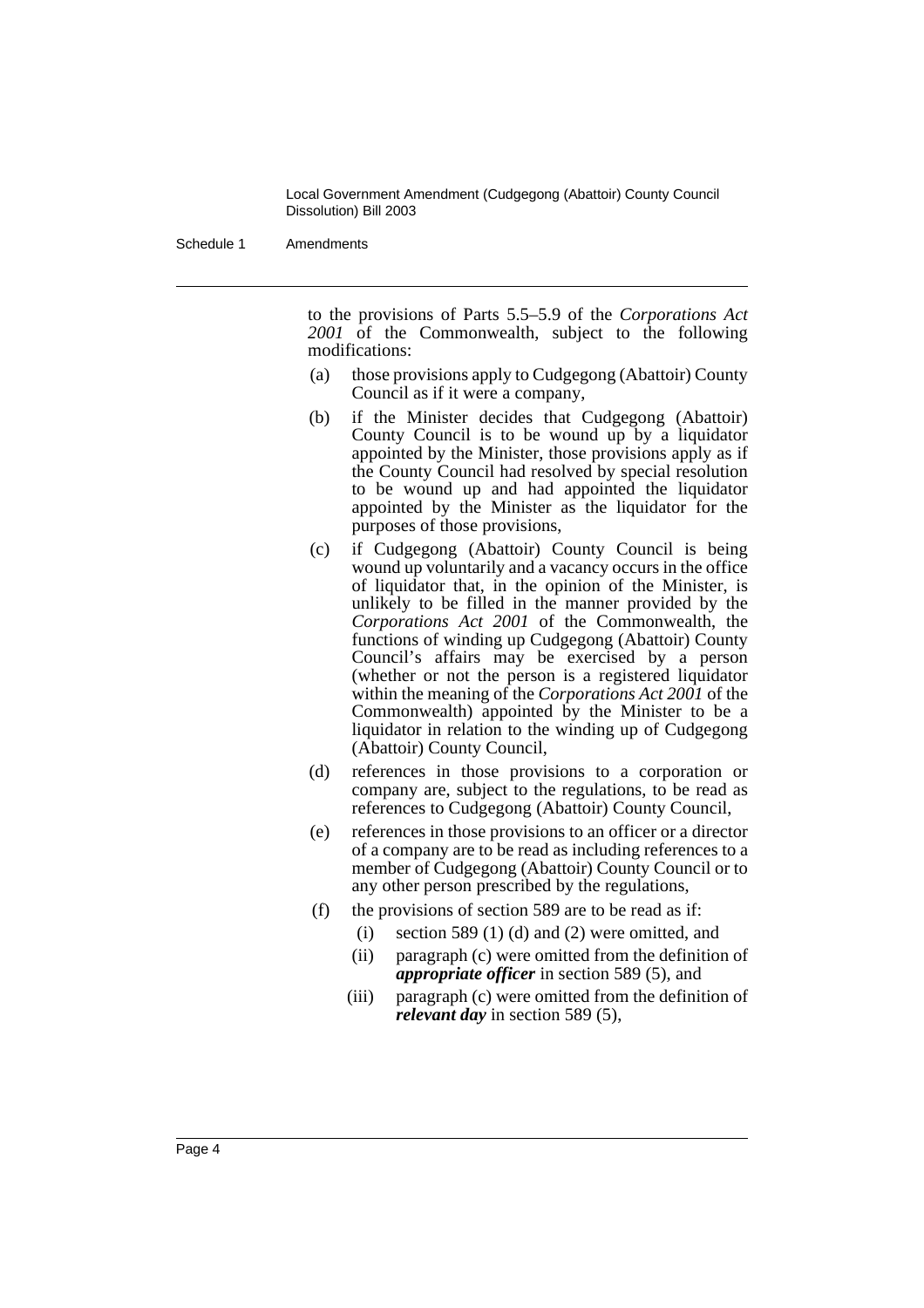Amendments **Schedule 1** and the set of the set of the set of the set of the set of the set of the set of the set of the set of the set of the set of the set of the set of the set of the set of the set of the set of the set

(g) such other modifications (within the meaning of Part 3 of the *Corporations (Ancillary Provisions) Act 2001*) as may be prescribed by the regulations.

**Note.** Part 3 of the Corporations (Ancillary Provisions) Act 2001 provides for the application of provisions of the Corporations Act 2001 of the Commonwealth as laws of the State in respect of any matter declared by a law of the State (whether with or without modification) to be an applied Corporations legislation matter for the purposes of that Part in relation to those Commonwealth provisions. Section 14 (2) of the Corporations (Ancillary Provisions) Act 2001 ensures that a declaration made for the purposes of Part 3 of that Act only operates to apply a provision of the Corporations legislation to a matter as a law of the State to the extent that that provision does not already apply to the matter as a law of the Commonwealth. If a provision referred to in a declaration already applies as a law of the Commonwealth, nothing in the declaration will affect its continued operation as a law of the Commonwealth.

## **2 Validation of certain acts of liquidator**

- (1) This clause applies if the person appointed by the Minister as the liquidator of Cudgegong (Abattoir) County Council under clause 1 (1) is the same person who was appointed administrator of Cudgegong (Abattoir) County Council on 3 September 2003.
- (2) Any act done or omitted to be done by that person between 3 September 2003 and the date of assent to the *Local Government Amendment (Cudgegong (Abattoir) County Council Dissolution) Act 2003* is validated but only if it could have been validly done or omitted by that person if, at the time that it was done or omitted, the person had been appointed as liquidator of Cudgegong (Abattoir) County Council under clause 1 (1).

## **Part 2 Transfer of liabilities of Cudgegong (Abattoir) County Council after winding up**

### **3 Special provision concerning proclamation dissolving Cudgegong (Abattoir) County Council**

(1) This clause applies to a proclamation under section 397 for the purpose of dissolving Cudgegong (Abattoir) County Council.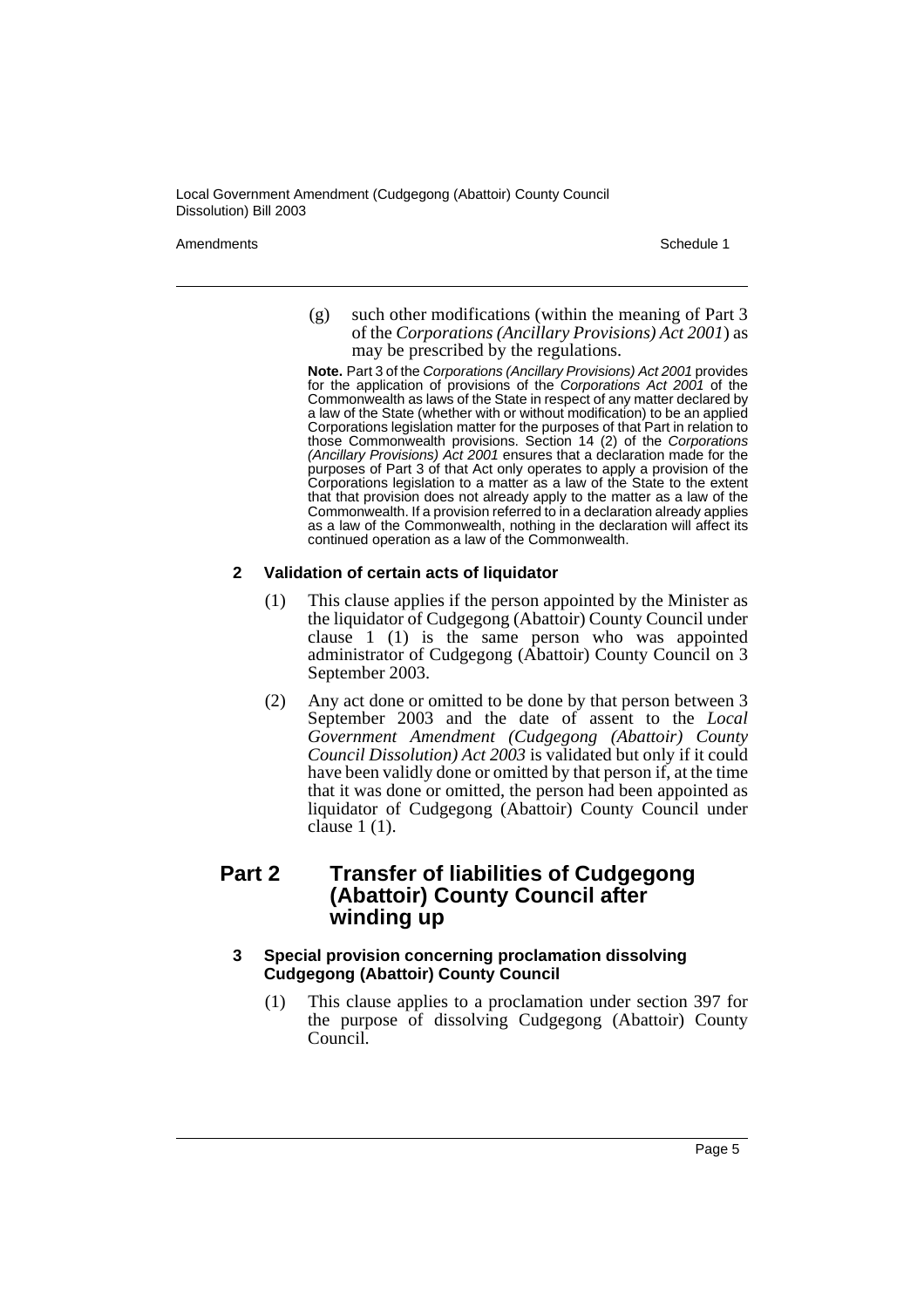Schedule 1 Amendments

- (2) Any such proclamation may include provisions:
	- (a) transferring the liabilities of Cudgegong (Abattoir) County Council to Mudgee Shire Council or Rylstone Shire Council (or to both) to the extent, or in the proportions, specified in or determined in accordance with the proclamation, and
	- (b) appointing a person to direct Mudgee Shire Council or Rylstone Shire Council (or both) as to how to deal with any such transferred liabilities.
- (3) When any liabilities are transferred by such a proclamation, the following provisions have effect:
	- (a) the transfer is subject to the terms and conditions of the proclamation,
	- (b) the liabilities of Cudgegong (Abattoir) County Council become, by virtue of the proclamation, the liabilities of the transferee,
	- (c) all proceedings relating to the liabilities commenced before the transfer by or against Cudgegong (Abattoir) County Council and pending immediately before the transfer are taken to be proceedings pending by or against the transferee,
	- (d) any act, matter or thing done or omitted to be done in relation to the liabilities before the transfer by, to or in respect of Cudgegong (Abattoir) County Council is (to the extent to which that act, matter or thing has any force or effect) taken to have been done or omitted by, to or in respect of the transferee,
	- (e) a reference in any instrument made under any Act or in any document of any kind to Cudgegong (Abattoir) County Council is (to the extent to which it relates to those liabilities) taken to include a reference to the transferee,
	- (f) no compensation is payable to Mudgee Shire Council or Rylstone Shire Council in connection with a transfer effected by the proclamation, except to the extent (if any) to which the proclamation so provides,
	- (g) the operation of the proclamation is not to be regarded:
		- (i) as a breach of contract or confidence or otherwise as a civil wrong, or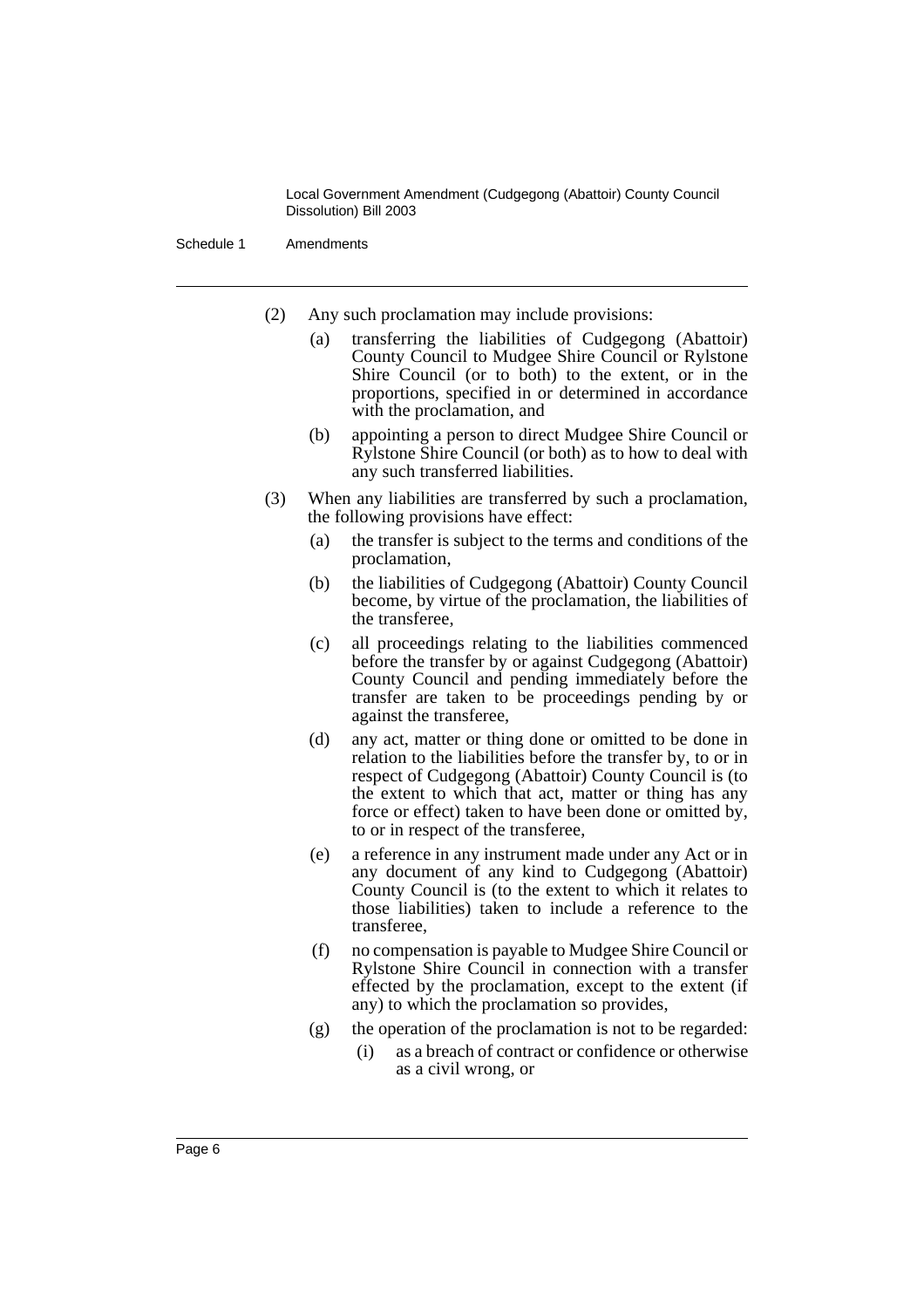Amendments **Schedule 1** and the set of the set of the set of the set of the set of the set of the set of the set of the set of the set of the set of the set of the set of the set of the set of the set of the set of the set

- (ii) as a breach of any contractual provision prohibiting, restricting or regulating the assignment or transfer of liabilities, or
- (iii) as giving rise to any remedy by a party to an instrument, or as causing or permitting the termination of any instrument, because of a change in the beneficial or legal ownership of any liability, or
- (iv) as an event of default under any contract or other instrument.
- (4) This clause does not limit the matters for which a proclamation to which this clause applies may make provision (namely, matters of the same kind as are referred to in section 213).
- (5) Neither the enactment of this Part nor the provisions of this Part are to be construed as affecting the power of the Governor to make a proclamation under section 397 or to make any other proclamation under this Act for the purpose of amending the constitution of, or of dissolving, a county council other than Cudgegong (Abattoir) County Council.
- (6) In this clause:

### *liabilities of Cudgegong (Abattoir) County Council* means:

- (a) any liability that is proved in the winding up of Cudgegong (Abattoir) County Council, and
- (b) any liability to repay the Commonwealth Government any payment made by it under its General Employee Entitlements and Redundancy Scheme in respect of wages or of superannuation contributions, or in respect of leave of absence or termination of employment, under an industrial instrument,

being a liability that was not met in full in the winding up of Cudgegong (Abattoir) County Council.

*transferee* means a council to which any liabilities are transferred by a proclamation referred to in subclause (2).